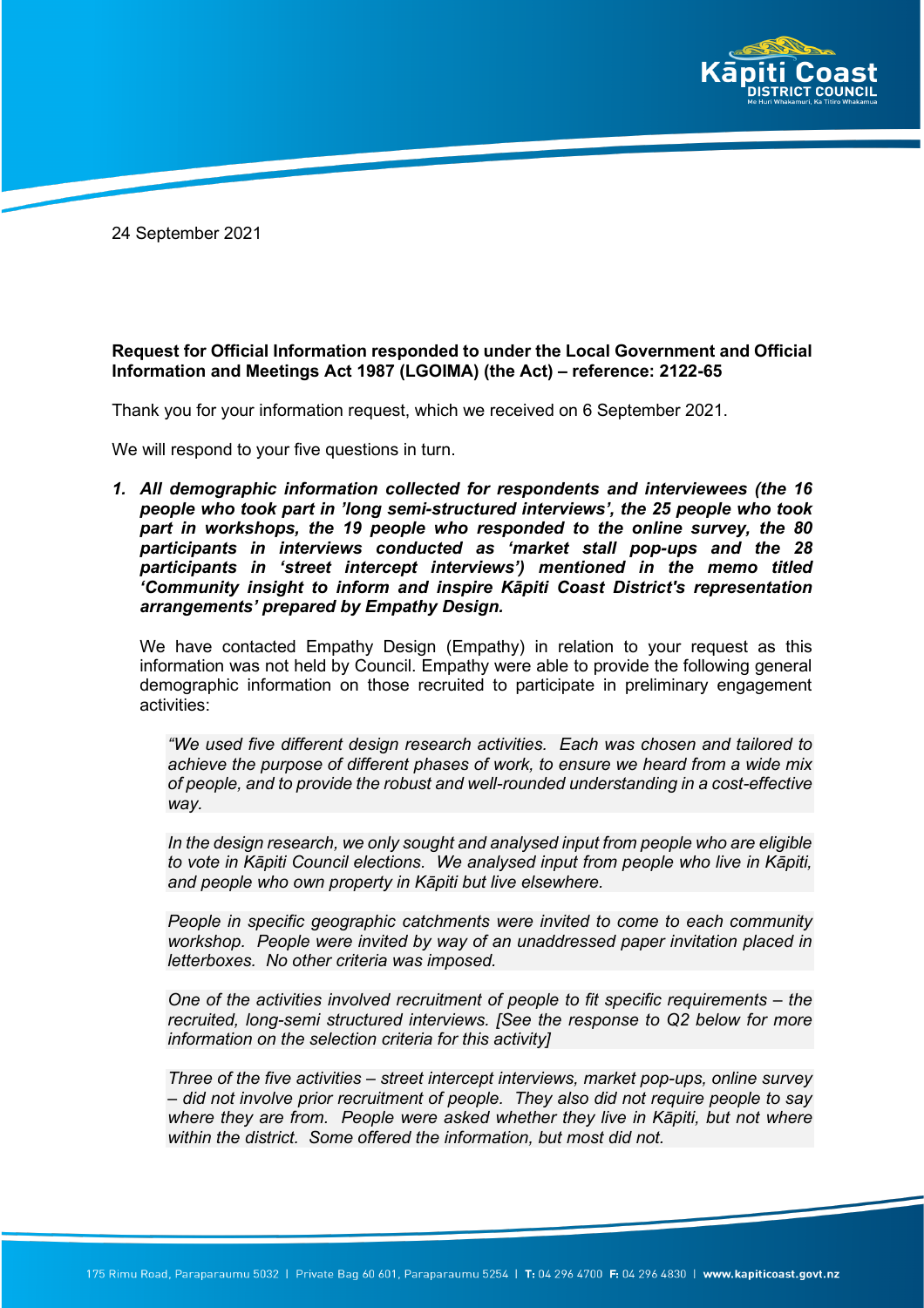*From time to time, people younger than voting age contributed, with permission from their guardian. For example, whole families would chat to us at the market pop-ups. We set that information aside for analysis.*

*We did not fact-check people's credentials for any of the design research activities. It is possible a person did not accurately respond to questions about living or owning property in Kāpiti, or prior engagement with council. But asking the questions clearly, our method of initial engagement – letterbox drop, cold-calling through white pages, advertisements in council channels, etc – and the responses received give us confidence that participants meet our criteria."*

Empathy have advised they are not able to provide specific demographic information on respondents and interviewees who participated in preliminary engagement activities as this information is held in confidence, please see the detail below. As Council does not hold this information, we must decline this aspect of your request for information under section 17(g) of the Act.

*"Tabulated results are held in confidence by the core project team. People we engaged with were promised that individual responses would not be shared. Even if name and contact details are removed, responses are very contextualised to each person's life, and is largely deemed to be 'person-identifying information'.*

*It is Empathy's policy to not share field notes or individual summaries of conversations except when strict protocol is agreed and established at the beginning of projects. This is a very rare occurrence. Putting those protocols in place for this project would have significantly impacted the quality, quantity and specificity of information received from people. That approach was not appropriate for this project."*

## *2. The criteria by which those who took part in the 'long semi-structured interviews' were selected.*

Information on the criteria for recruitment participants to take part in the 'long semistructured interviews' is set out at page 8 of the Empathy Community Voice memo, which is publicly [available here.](https://www.kapiticoast.govt.nz/media/40208/community-voice-for-representation-review-2021.pdf) We have contacted Empathy in relation to this request who, in addition to the information provided in response to question 1 above, have provided the following information:

*"We recruited and scheduled people for the long semi-structured interviews. We specifically targeted people unlikely to engage in the process otherwise. As a base screening, we asked whether people had put their view forward to council over the last six months. We asked this in a few different plain-English ways, and asked the nature of the input and frequency of prior input. As such, we started with a quantitative screening, then added a qualitative screening to ensure we were targeting people unlikely to engage in the process otherwise.*

*In addition to meeting that base qualifying criteria, we aimed for a mix of other demographics in our semi-structured interviews – suburbs of residence, age, sex, income level, and employment type. We asked additional questions to allow us to get a mix of those criteria.*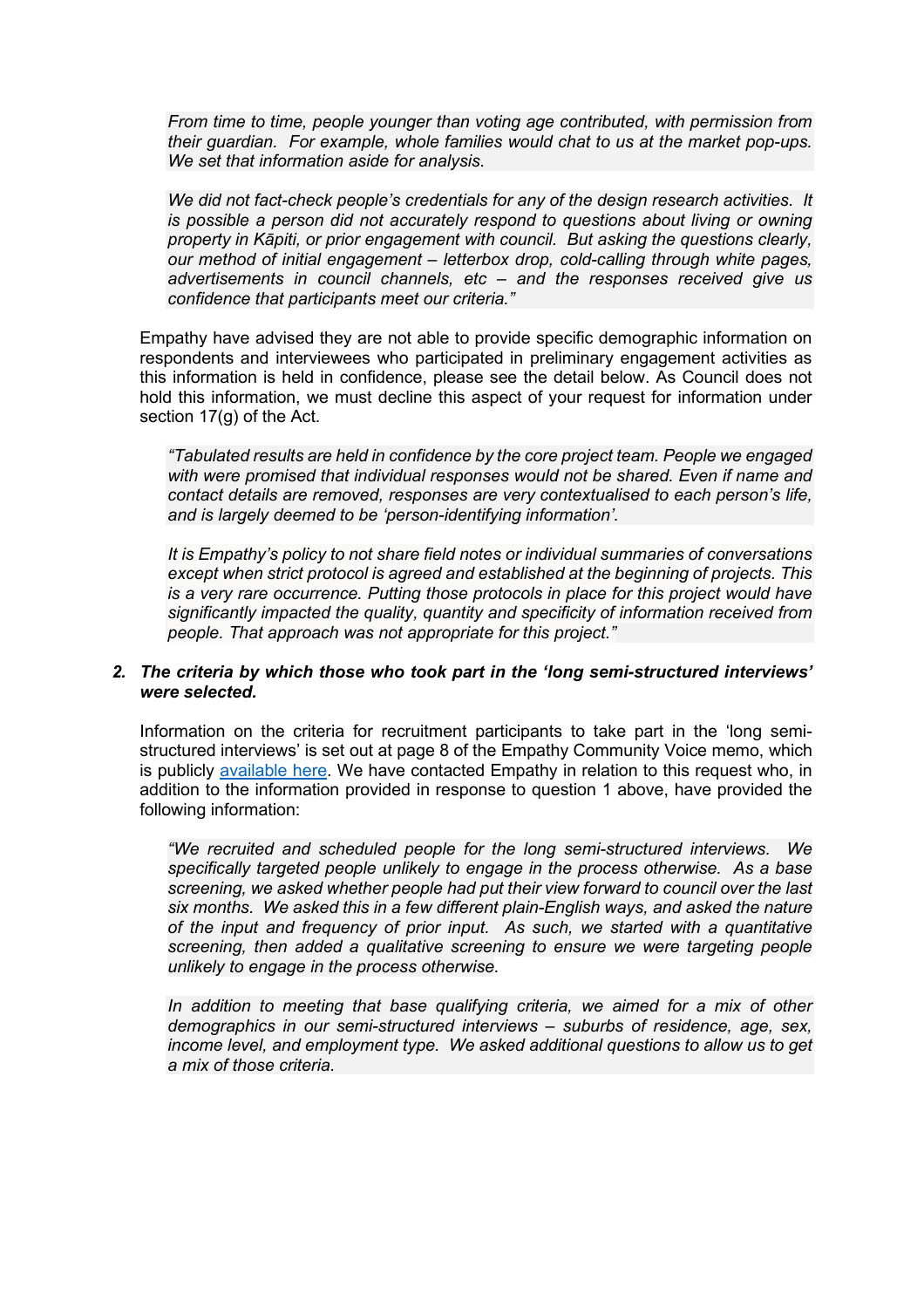*The people we spoke with from Paekākāriki did not meet our base qualifying criteria. Even when we dropped the threshold to three months (i.e. they had not put their view forward to council in the last three months), only a few people passed that screening question. They were then removed from consideration on further questioning, based on their likelihood of engaging with the process in other ways.*

*We used targeted direct channels to invite people. We started with a small database of people who are known to our recruitment specialist. That did not prove fruitful, as people who were interested in taking part did not meet our qualifying criteria. As a next step, we used telephone directories and cold-called people. We also engaged two people who had responded to us approaching and recruiting them on the street, who met the qualifying criteria."*

## *3. Any briefings, notes, or other documents prepared by council staff for the Empathy Design company giving guidance or advice as to the scope or methodology of the research reported on in the memo titled 'Community insight to inform and inspire Kāpiti Coast District's representation arrangements'.*

The purpose and scope of preliminary engagement is referenced within The Local Government Commission *Guidelines for local authorities undertaking representation reviews* (LGC Guidelines) at page 35 [available here,](http://www.lgc.govt.nz/assets/Uploads/Representation-Review-Guidelines-2021.pdf) noting that preliminary engagement is not a substitute for formal consultation.

Empathy were engaged by Council to undertake preliminary engagement activities to gather and analyse community views on representation. Empathy worked with Council officers on preliminary engagement activities, each taking on different and complementary roles. The engagement took a people-centred design approach with engagement activities tailored to reach voices that are often harder to hear, not just those who are confident and driven to reach out to Council. Further information on the approach is set out in the Empathy memo 'Community insight to inform and inspire Kāpiti Coast District's representation arrangements' publicly [available here.](https://www.kapiticoast.govt.nz/media/40208/community-voice-for-representation-review-2021.pdf)

The specific objectives of the preliminary consultation were to:

- guide all community engagement activities what the activities were for, how we would achieve them and the prompts and materials we would use
- lead facilitation of some community engagement activities
- lead the process of making sense of, and undercovering meaning from, what we hear from the community
- enable Council to considerate the community view alongside other important inputs
- document aspects of the community view.

The scope of works and different phases of engagement are outlined in the Empathy Statement of Work set out in Attachment 1. Please note we have removed the last three pages of this document under s7(2)(b)(ii) of the Act on the basis that this contains commercially sensitive information and intellectual property of Empathy relating to detailed costs, assumptions and terms, which is not outweighed by the public interest in release.